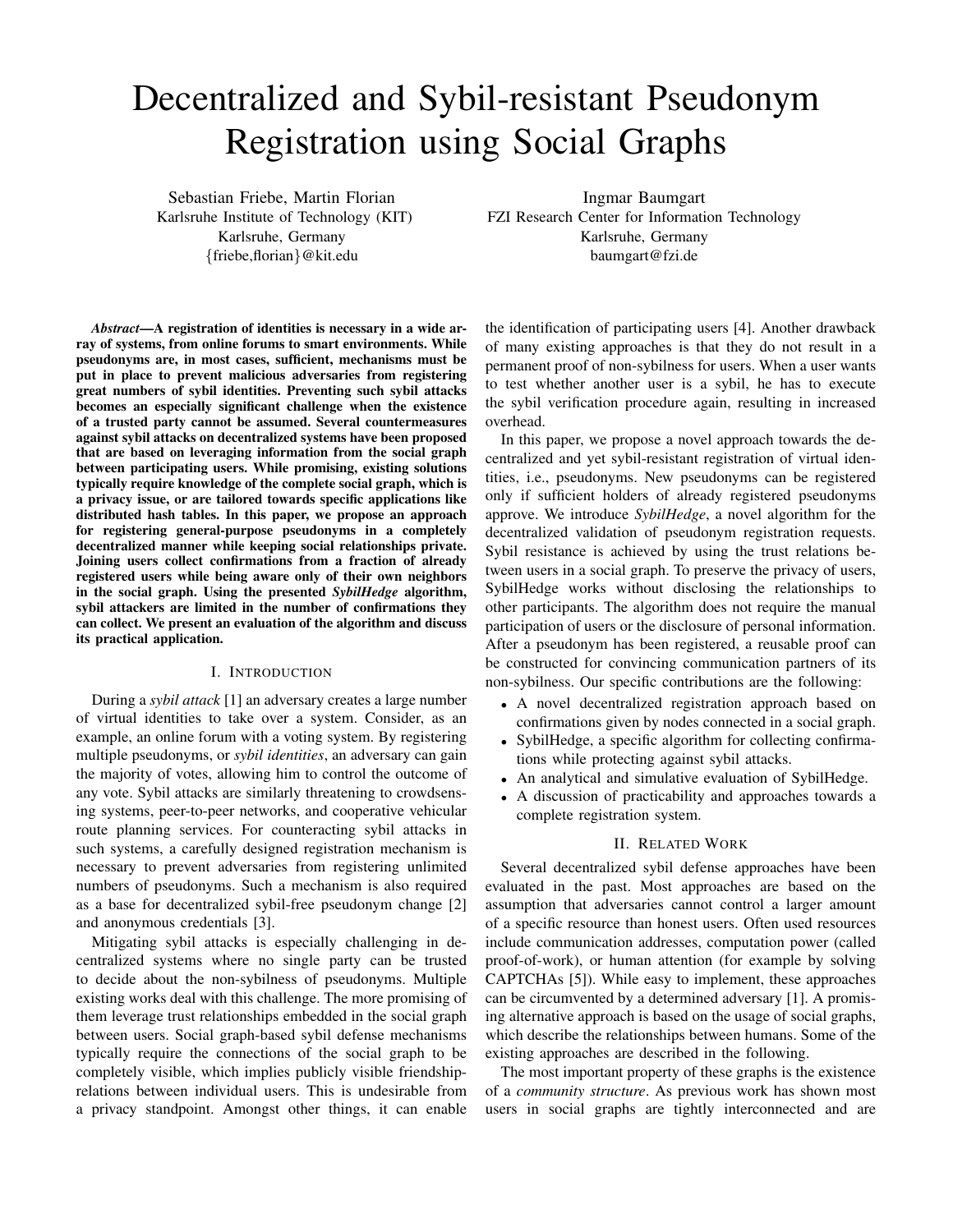forming a large community [6]. When an adversary starts to add sybil nodes to the graph a second community develops. The small number of edges between sybil nodes and non-sybil nodes form a *sparse cut* which is exploited by most sybil defense algorithms [7].

One way to employ the sparse cut is by using *random walks*. These walks are send between nodes, locally selecting the next node at random out of the neighbors. With a high probability the walks stay in the current community and do not cross the sparse cut to the sybil nodes [7]. This is used in Whanau [8], a sybil-resistant decentralized hash table, where the last node of the random walk on the social graph is selected as neighbor in an overlay graph. A similar approach is used by Pisces [9], a decentralized anonymity network. Random walks are used to select the next node to send a message to. Both algorithms achieve their respective goals but are not applicable in connection with the desired privacy of the friendship edges.

Two sybil defense algorithms are SybilGuard [10] and its successor SybilLimit [11]. For a node to be registered as nonsybil a number of random walks have to intersect, which only rarely happens when the nodes are separated by a sparse cut. A problem with these approaches is the publicly visible social graph. The visibility cannot be avoided since it is a requirement for checking on the graph intersections.

Gatekeeper [12] uses another approach to thwart sybil attacks without using random walks. A node *A* in Gatekeeper distributes tickets in the graph. A second node *B* can later on ask a random selection of nodes about tickets from node *A*, accepting it as non-sybil when its tickets reached enough nodes. Sybil nodes are obstructed by the sparse cut, preventing sufficient distribution of tickets. Gatekeeper can offer good guaranties with regard to the number of permitted sybil identities, but cannot deal with frequent joins of further nodes.

X-Vine [13] provides a decentralized hash table and uses *trails*, permanently stored random walks, to block access by sybil nodes. Each node is required to create a number of trails to become accepted. At the same time, only a limited number of trails per edge in the graph is permitted. When the edges allowing access to sybil nodes reach their capacity, further trails are blocked. While X-Vine is not directly applicable to the goals of our work an idea similar to permanent trails is used.

# III. GENERAL APPROACH AND ADVERSARY MODEL

This section first describes the main assumption of our approach, namely the existence of a trust-based social graph between users and an overlay network based on the social graph. Following we introduce our pseudonym registration approach. Lastly, we describe the abilities and aims of an assumed sybil attacker.

## *A. Social graph*

Our approach uses the trust relationships embedded in a social graph. The used graph should not be a normal friendship graph from popular online social networks as Facebook<sup>1</sup> since research has shown that it is quite easy for an adversary to create friendship-edges to honest users [14]. Instead, the used social graph is assumed to consists only of strong trust edges where the connected users know each other. These edges are always symmetrical and represent mutual trust. As a central property required by our approach, social graphs are assumed to have a community structure.

#### *B. Overlay network*

To protect the privacy of the users the graph is stored in a decentralized fashion. More specifically, this is realized by maintaining a darknet-type overlay network between participating users. Only users that trust each other form overlay links, so that links in the overlay correspond to links in the social graph. Consequently, a user's node in the overlay communicates only with nodes of that user's social graph neighbors. The existence of such a social graph-based overlay network is assumed in this work. A similar overlay structure is also used in [13] and studied in, for example, [15].

In the scope of this paper, the term *user* is used to denote a human and a node in the assumed social graph. If no additional clarifications are given, *node* is used as *overlay node* (i.e., an actual device participating in the network on behalf of a user). While the social graph between users is assumed to be unchanging, the social graph-based overlay network between users can grow when further users in the underlying social graph start participating in the overlay.

In a real implementation, overlay links have to be able to deal with churn and delay tolerant message delivery. In the scope of this paper, for simplicity, it is assumed that all nodes are always available. This is, however, no general restriction implied by the proposed techniques, as it mainly affects the latency of request handling.

## *C. Registering pseudonyms*

It is unknown to existing nodes whether new overlay nodes are controlled by honest users or are sybil nodes controlled by an adversary. Achieving such a distinction in a decentralized manner is the main goal of this work. In the proposed approach, nodes, respectively the pseudonyms associated with them, become *registered* once they have collected sufficient *confirmations* from already registered nodes. Once registered, they can prove to other nodes that they have been registered and can be considered an honest, i.e., non-sybil, node. When used with, e.g., a voting system, only registered nodes are permitted to vote. For bootstrapping the algorithm, a group of trustworthy preregistered nodes needs to be defined.

Confirmations are solicited by sending a *request* through the overlay network. In order to realize the process of collecting confirmations in a way that puts sybil attackers at a disadvantage, the structure of the social graph can be leveraged during confirmation collection. Section IV describes a specific solution for collecting confirmations based on random walks. Confirmations can be realized using standard cryptographic signatures. More sophisticated and effective approaches are

<sup>1</sup>*https://www.facebook.com*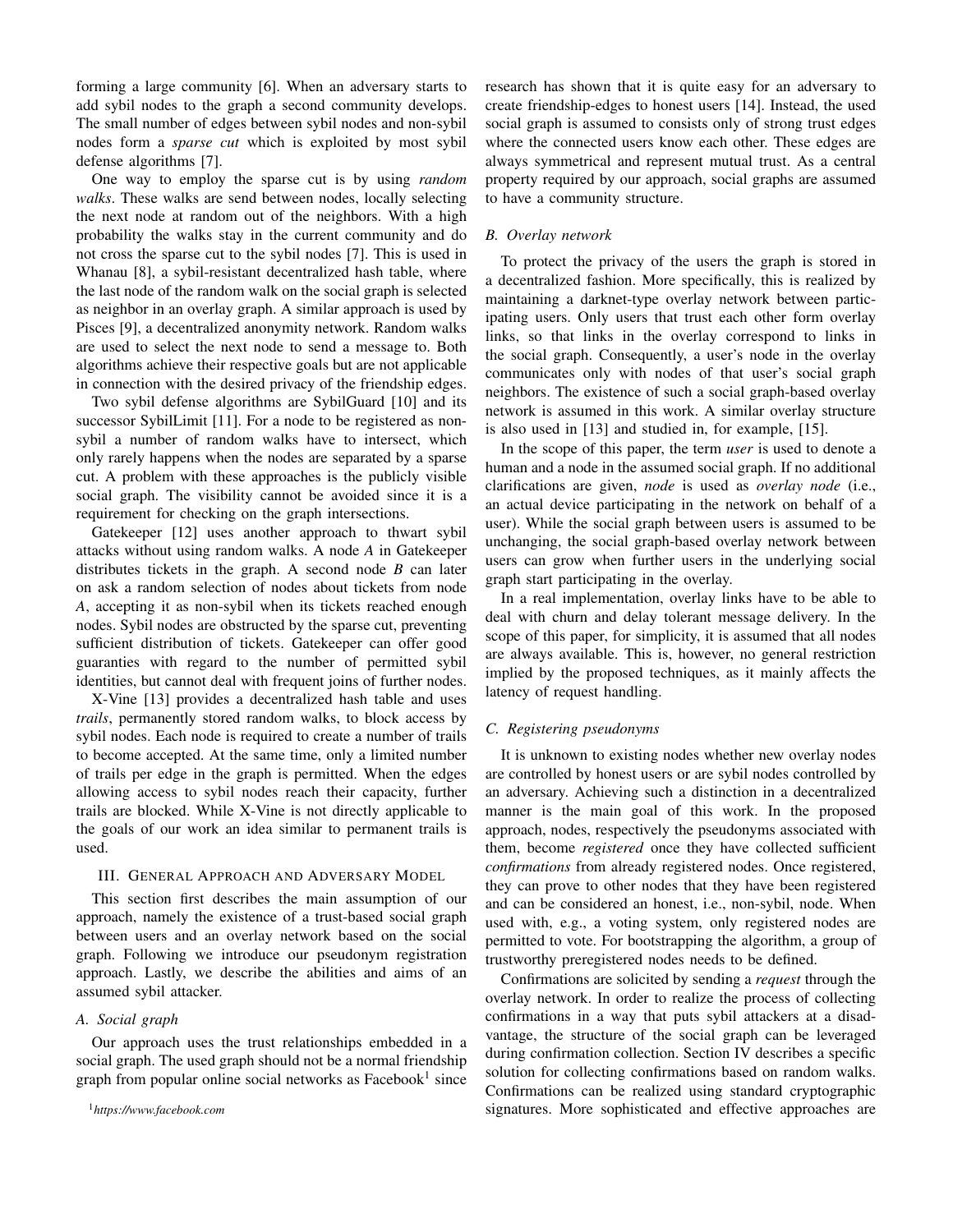possible as well, e.g., aggregatable signatures [16] can be used for reducing the storage size of registration proofs.

Lastly, it is assumed that the list of currently registered identities is stored so that interested parties can securely retrieve it. While not required for the proposed algorithm itself, a validated list of previously registered nodes is required to verify a proof presented by an unknown node. Possibilities for a decentralized realization of this storage are discussed in Section VI.

# *D. Adversary model*

The main goal of the adversary we consider is the realization of a sybil attack, i.e., the registration of a significant number of sybil identities.

In general, the adversary can deviate from the proposed protocol in any way. The decentralized storage of the social graph enables the adversary to add as many sybil nodes to the overlay as he wishes. To get them registered he requires the support of already registered nodes in the graph. This results in a secondary goal for the adversary: Having enough nodes registered so that he can register further nodes by himself without requiring confirmation from non-sybil nodes. If this state is reached, the algorithm is *broken* and can no longer offer any protection against sybil attacks. The adversary's *attack* consists of sending as many requests as possible.

It is assumed that edges in the social graph only exist when two users know and trust each other. This does not exclude an adversary from the graph entirely since he might still be able to trick some honest users into trusting him. As he is required to maintain real human relationships to the other users to make them trust him, only a bounded number of edges to non-sybil nodes can be created. Furthermore, he is not able to create edges between multiple of his sybil nodes and a single nonsybil node.

#### IV. SYBILHEDGE

This section explains the design of SybilHedge, a specific instantiation of our pseudonym registration approach. The first subsection describes the general design without the presence of an adversary. The second subsection details the proposed sybil defense. Afterwards two parameters of SybilHedge are presented. Possible optimizations are introduced in section VI.

# *A. General design*

The algorithm has to allow non-sybil nodes to create a *proof* that they are honest. To do so, a node can send a *request* randomly through the overlay graph. Already registered nodes will confirm this request and relay it. When enough confirmations are present the node currently processing the request will send a *response* back over the same path.

Figure 1 shows an example of this. Node 11 send a request to node 5. There the request is confirmed and relayed to node 7. When the request contains all required confirmations (13 in this example) it is send back over the same path. To do so, every node stores the input- and output-edge of a processed request.



Fig. 1. Relaying a request with local state. Each node stores the ID of the request, the local source, and the next node of the path. Some state from another walk is still stored.

When a node already processed a request and receives it again, it will be send back immediately. In this case the previous node on the path selects another successor until enough confirmations have been collected. When no further successor exists the partially finished request is send back in direction of the origin until a successor can be found.

After the response has been received by the original source node it is stored. Later on, the response can be used to prove that the node has been confirmed as a non-sybil node by already registered nodes.

# *B. Securing against sybil attacks*

The previously presented procedure allows non-sybil nodes to create a proof but it also allows adversaries to create as many proofs as desired. Nodes which receive a request have no possibility to check whether the original sender of the request is a non-sybil node or controlled by the adversary. Additionally, the structure of the overlay graph is kept hidden so it cannot be checked if a lot of requests originate from the same region of the graph. Since only local information about the graph and the requests are known the sybil defense has to work locally, too.

To do so, the edges in the overlay graph are extended with directed *trust values*. These values describe how much the local node trusts the respective neighbor to not be part of an active attack. The trust is relocated along edges when passing messages between nodes. Due to this it can be considered as a kind of currency that is passed between two neighbors in the graph.



Fig. 2. Local trust values of two edges of a node. The initial state is displayed on the left. When a request is received the trust value of the receiving edge is reduced (middle). When the response is received the trust value of the receiving edge is increased (right).

When a new edge is created the trust value is set to an initial value of  $t$ . For how  $t$  might be chosen see section IV-C1. How the value is modified, when a message is received from a neighbor, is displayed in Figure 2 and described in the following: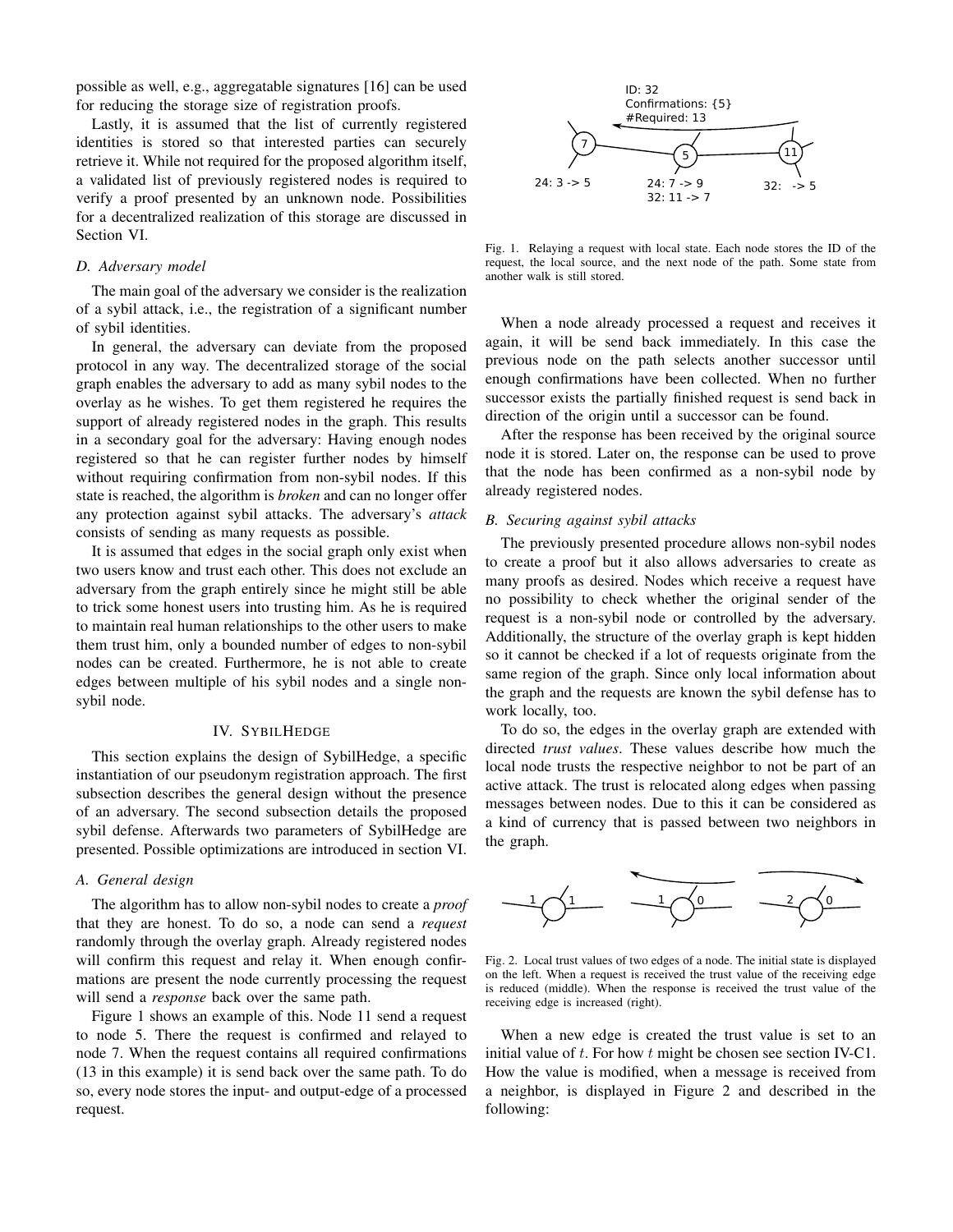- Receiving a request When the trust value on the receiving edge is already 0, the edge is *depleted*. In that case the request is sent back without confirming it. In this way, nodes which are sending too many requests are blocked. If the trust value is greater than 0, it is reduced by 1 and the request is confirmed. In case the request is finished now, a response is send back, otherwise the request is sent to another neighbor.
- Receiving a response Instead of reducing the trust value, the trust value is increased by 1 when a response is received. This way the neighbor node is rewarded for sending the response and working on it. This allows the neighbor node to send another request himself.
- Lost requests When a request has been sent in the past, but no response has been received for some time, it is assumed that the request has been lost. This might happen due to node failures but also when the request cannot collect enough confirmations to get finished. In this case the previous reduction of the trust value associated with the request is undone to avoid losing trust permanently.

An adversary is heavily restricted by these modifications. As long as his initial trust value is not depleted, he can send requests and obtain proofs for his sybil nodes. Afterwards, he has to receive a request and respond to it, increasing his trust value, before he can register further sybil nodes.

The reductions and increases of the local trust values for one edge result in a relocation of the trust along that edge. This is an important property of the algorithm since it keeps the absolute amount of trust on the edge and in the overlay graph constant and avoids the permanent isolation of nodes due to depleted trust values on both sides of the edges.

#### *C. Parameters*

SybilHedge utilizes two parameters which can be adapted: The initial trust value on edges and the amount of required confirmations for a request. Both are detailed in the following.

*1) Initial trust value:* The initial trust value t restricts the number of requests that can be sent by joining nodes. After this number of request has been sent over an edge, no further requests are allowed until a response has been sent.

With regard to the adversary, a high value results in high numbers of requests he can immediately send and, consequently, in more sybil nodes he can register. At the same time, a high value is advantageous for honest users since their requests have a higher chance of succeeding.

Assuming that nodes join the overlay graph in random positions, requests will traverse the edges approximately equally in both directions. Based on this assumption, small initial trust values should be sufficient to deal with (temporarily) unequal load while still placing the adversary at a disadvantage.

*2) Confirmation threshold:* Another parameter of the algorithm is the confirmation threshold: the fraction of registered nodes which have to confirm a request. As such, the value has a strong influence on the usability of SybilHedge. When all nodes of an overlay graph with thousands of nodes have to confirm a request, the overhead becomes too large.

At the same time too small fractions favor the adversary. The fraction is required to be higher than the percentage of nodes the adversary can control, otherwise he can register sybil nodes himself.

# V. EVALUATION

In the following, we evaluate whether sybil attacks are successfully limited by using SybilHedge. Additionally, the usability for honest users is examined.

The evaluation is split into two parts. First, the possibilities of the adversary are analyzed from a theoretical perspective. Afterwards, a simulation-based study is presented and discussed. Effects of churn or permanently unavailable nodes are not considered since they have no impact on the security of the algorithm.

# *A. Theoretical analysis*

The percentage of nodes controlled by the adversary can be analyzed when he initially joins the social graph and how this percentage varies when further nodes join the overlay graph. Furthermore, a possible attack is regarded.

*1) Initial percentage of sybil nodes:* The maximal initial percentage of sybil nodes controlled by the adversary is based on several factors:

- $\bullet$  the number  $e$  of edges from the adversary-node to nonsybil nodes of the social graph (assuming all his friends are already registered)
- the initial trust value  $t$  assigned to the edges
- $\bullet$  the number of already registered nodes  $r$

The first two factors influence the number of nodes the adversary can register, while the last factor determines the percentage of the social graph which is controlled by the adversary. With this, the maximal initial number of nodes N the adversary can register resolves to:

$$
N = e*t
$$

This is the maximal amount of nodes an adversary can register initially. His edges allow him to send up to  $N$  requests into the non-sybil graph. Not all of these requests have to succeed since there might be some edges in the graph that do not allow all requests of the adversary to pass. Assuming that all requests succeed, the percentage of the sybil nodes on the graph resolves to:

$$
P = \frac{N}{r} = \frac{e * t}{r}
$$

Consequently, the initial percentage of sybil nodes is highly dependent on the number of already registered nodes in the graph, as the number of edges and the initial trust values are bounded.

*2) Percentage of sybil nodes over time:* When the initial trust on his edges have been spend on requests, the adversary is temporarily blocked from sending any more requests. To continue doing so, the adversary has to increase his trust values again. As described in section IV the trust value is increased when a response is sent by the adversary.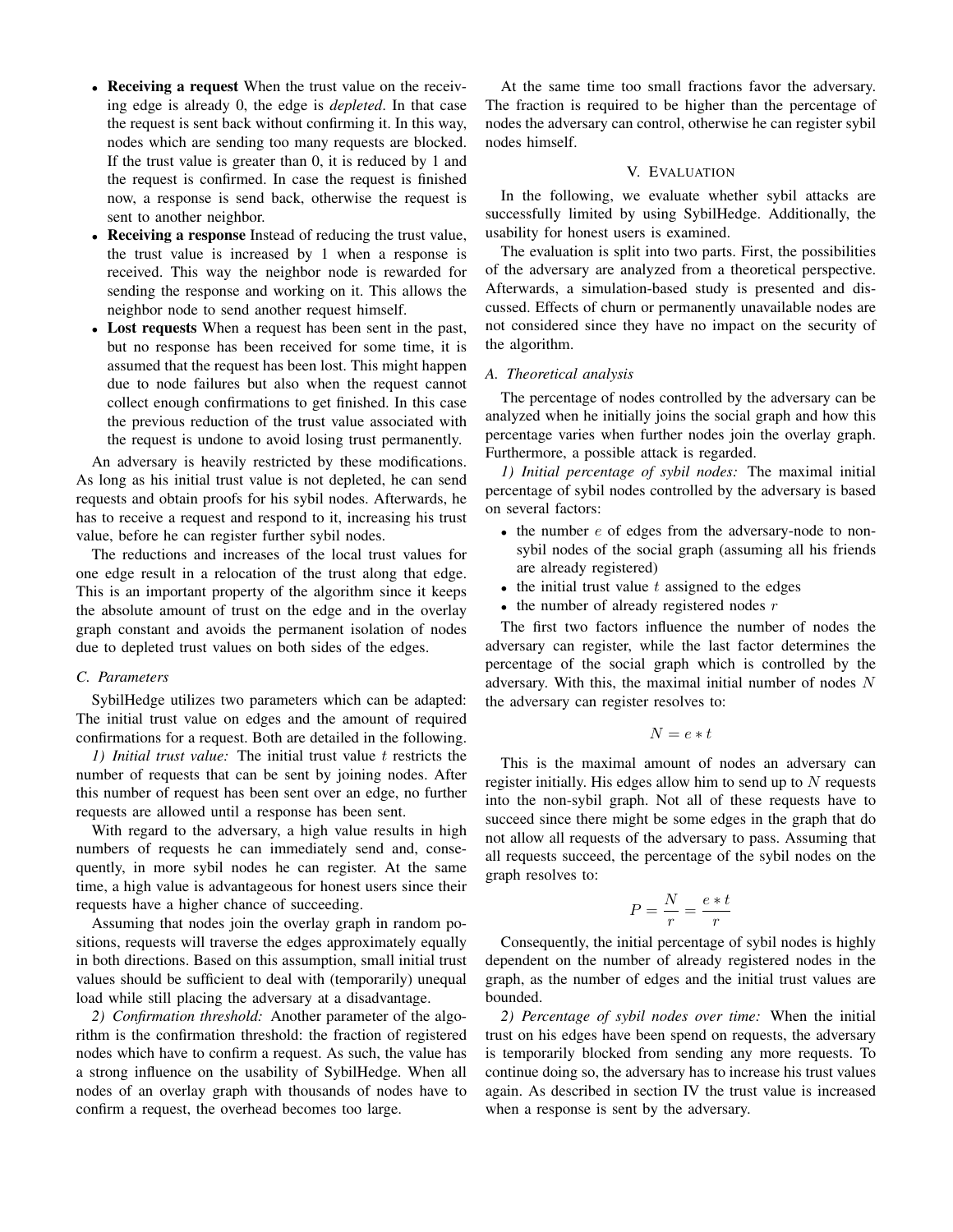Before a response can be send, a request has to be received. This means that a (probably non-sybil) node in the social graph has to create a request which has to traverse the graph until the adversary is reached.

Simply confirming and relaying the request of another node is not enough to raise the trust value. When the adversary cannot finish the request and send the response himself, he has to send the request to another node which requires trust on the respective edge. Even when he is able to relay the response later on, the trust is only moved from one edge to another without allowing the adversary to send further requests himself.

In order to be able to send further requests, the adversary has to finish a received request himself and return a response. For this the adversary needs to have at least as many registered sybil nodes as there are missing confirmations on the request. Whether this is the case depends on the confirmation threshold, how many nodes have already confirmed the request, and how many sybil nodes the adversary has been able to register until now.



Fig. 3. Possible attack with multiple identities. The request has to be nearly finished by the non-sybil graph so the sybil node 18 can finish it. Afterwards node 18 can send a new response himself.

*3) Multiple identities:* To increase his chance to capture requests, the adversary could try to create a separate sybil node for each of his friends. This does not increase his chances however, since the number of edges which connect his sybil nodes to the non-sybil graph stays the same.

Splitting his identity by connecting multiple sybil nodes to the graph instead of only using one node allows another attack, displayed in Figure 3. When he sends a request from his only node this node can no longer receive the request over another path to contribute confirmations. When the adversary creates connections over multiple sybil nodes a request might leave his region by one edge and enter it again over another edge. If he is able to finish the request at this time, the response will leave his region, traverse the non-sybil graph, and enter his region again. This way a sybil node gets registered without the adversary spending trust for it. He has to pay trust when sending the request but also gains trust when the response is sent by his second node.

For this attack to work the response has to collect some confirmations in the non-sybil graph and reach another sybil node when the response is nearly finished. Depending on the confirmation threshold and the size of the social graph the probability of this happening becomes very small.

Additionally, the number of tries of this attack is limited. With a high probability the request of the adversary will succeed. When it succeeds but does not reach another of his sybil nodes, he will have to pay the trust, reducing the number of times he can try this attack.

Altogether, the risk through this attack becomes negligible. *4) Conclusion:* The initial percentage of sybil nodes is influenced by the delay before attacking, the number of friends, and the initial trust value. Before the adversary can gain further trust, another node has to join the overlay graph and send a request. Because of this, the adversary can only add as many new sybil nodes as non-sybil nodes are joining the graph. Furthermore, the request has to reach the adversary and has to be in a nearly finished state. This results in the adversary registering new nodes even less frequently.

# *B. Simulation-based study*

To evaluate the effect of algorithm parameters quantitatively simulations have been used. In this section the setup for and the results of the simulations will be presented.

*1) Simulation setup:* SybilHedge requires a social graph representing trust relations among users. Since such a graph is not publicly available, an extract of the Facebook wall posts graph [17] has been used. This graph contains edges when two users interacted by posting on each other's profile pages. Being an interaction graph it comes much closer to a trust graph than the normal Facebook friendship graph does. The extract consists of 43953 nodes connected by 182384 edges. On average, nodes in the used graph extract have 8 friends.

As previously mentioned a trusted start group of registered nodes has to exist. For the simulations this group consists of 20 connected nodes. These initial start nodes as well as nodes which try to get registered later on are selected randomly from the graph but are connected to at least one already registered node. Due to the random selection of nodes every run of the simulation has practically a new social graph to work on.

The simulations run until 8000 nodes have been active in the graph. Longer runs would have been possible but do not change the qualitative results. Unless stated otherwise, the following results are based on simulation runs in which the initial trust value was 6, a request had to be confirmed by 50 percent of the registered nodes, and the adversary started his attack after 1000 nodes have been active. Each parametrization has been repeated 20 times.

*2) Evaluation of parameters:*

*a) Initial trust value:* As described in section IV-C1 the initial trust value determines how many requests can be send over an edge until the edge is depleted. It can be assumed that already small increments of this value have a noticeable effect on the usability. Doubling the initial trust value doubles the number of registered request per edge which approximately halves the number of required tries to succeed with a request. As can be seen in Figure 4 this effect is most notable with small values. After a certain increase of the initial trust value most requests can be finished when first trying, making further increments of the value unnecessary.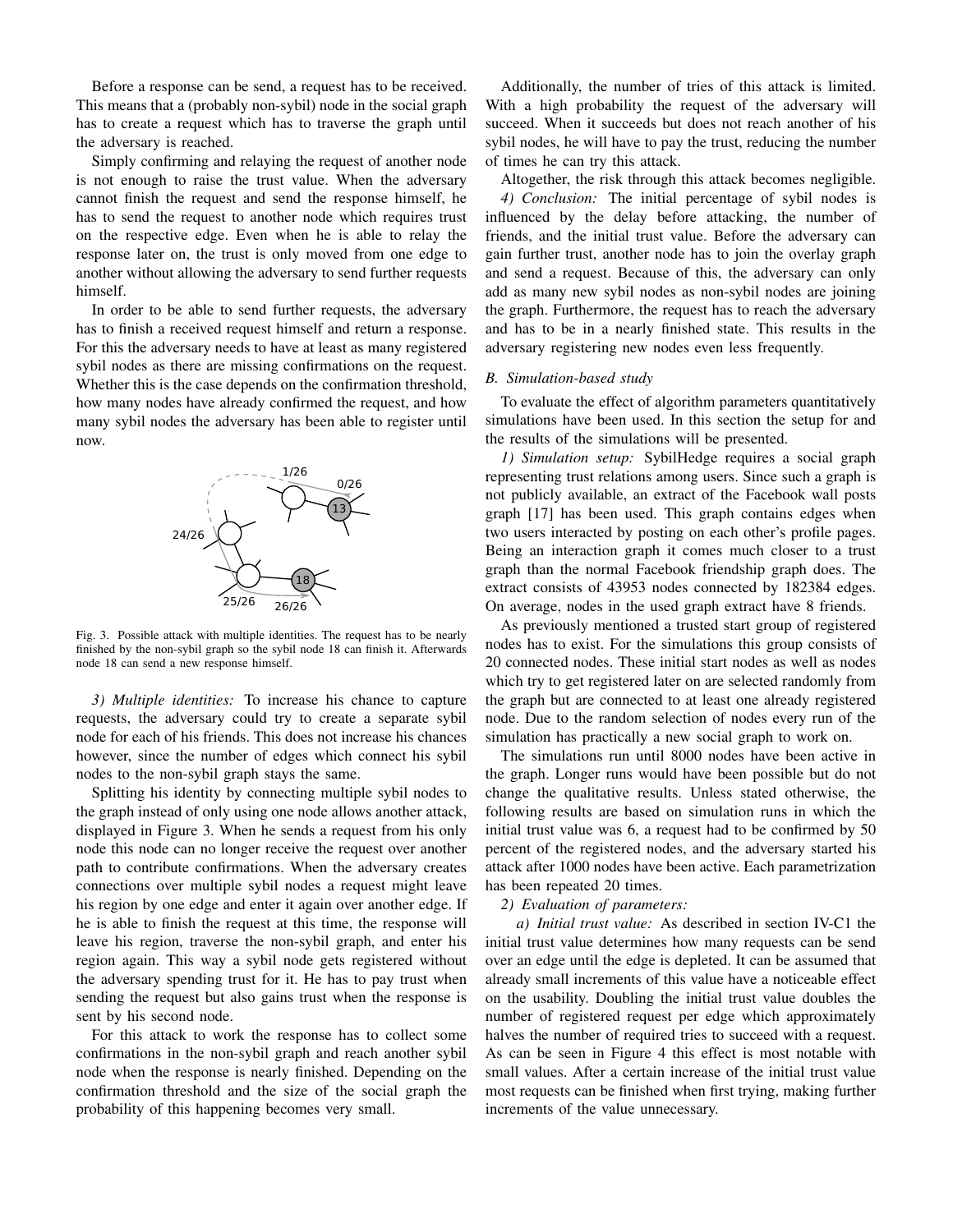

Fig. 4. Number of tries per successful request with different initial trust values. Displayed is the mean over the simulation runs and the 95% confidence interval.



Fig. 5. Percentage of sybil nodes with different initial trust values.

On the contrary, high values should not be used. The percentage of sybil nodes is partially restricted by depleting the initial trust granted to the adversary. Consequently, he benefits from increases of the value as shown in Figure 5. In addition, his theoretically possible strength, based on the number of his friends and the initial trust value, is displayed. It can be seen that the percentage of the sybil nodes grows much slower than the theoretical bound calculated in section V-A1. This is the case since the requests of the adversary does not only have to be send over his direct edges but also through the rest of the graph where they might fail.

*b) Time of attack:* Section V-A1 details that the initial percentage of sybil nodes is based on the number of his friends, the initial trust value, and the time of his attack. The initial trust value is fixed in a deployed system and the number of friends is assumed to be bounded. As a result, the initial percentage of sybil nodes is mainly based on his time of attack.

When he waits longer before trying to take over the graph the percentage of sybil nodes he can register is diminishing. The absolute number of nodes he can register at once is bounded so a larger number of non-sybil nodes reduces the percentage of adversary controlled sybil nodes in the graph.

This can be seen in Figure 6 as well. The simulation kept the initial trust value constant and the number of friends of the



Fig. 6. Percentage of sybil nodes with different times of attack.

adversary bounded and varied the delay before the adversary started to register sybil nodes. With no delay after the start of the simulation the adversary immediately controls a quarter of the nodes in the social graph. When the attack starts at a later time, when more non-sybil nodes already are part of the social graph, his initial percentage of nodes is significantly less high.

The slow rise of the adversary percentage when attacking at a later time, in contrast to the decline when attacking earlier, is caused by the way the simulator works. When attacking earlier, it takes less time until all his friends in the social graph are part of the overlay graph, too, resulting in a maximal percentage early on followed by the decline. When attacking at a later time, the same happens at a much slower pace.



Fig. 7. Percentage of sybil nodes with different confirmation thresholds.

*c) Confirmation threshold:* To restrict the adversary the required fraction of confirmations is required to be always greater than the percentage of nodes the adversary might control. As set out in the previous section the percentage of sybil nodes is dependent on the delay before the attack starts. In Figure 7 the simulation results of different times of attack are shown. For example, when the attack starts after 4000 nodes already have been registered, 20 percent of the nodes have to confirm a new node to restrict the adversary.

For the honest users of the system a high fraction is disadvantageous. Higher values mean more requests they have to work on and longer delays until their requests can be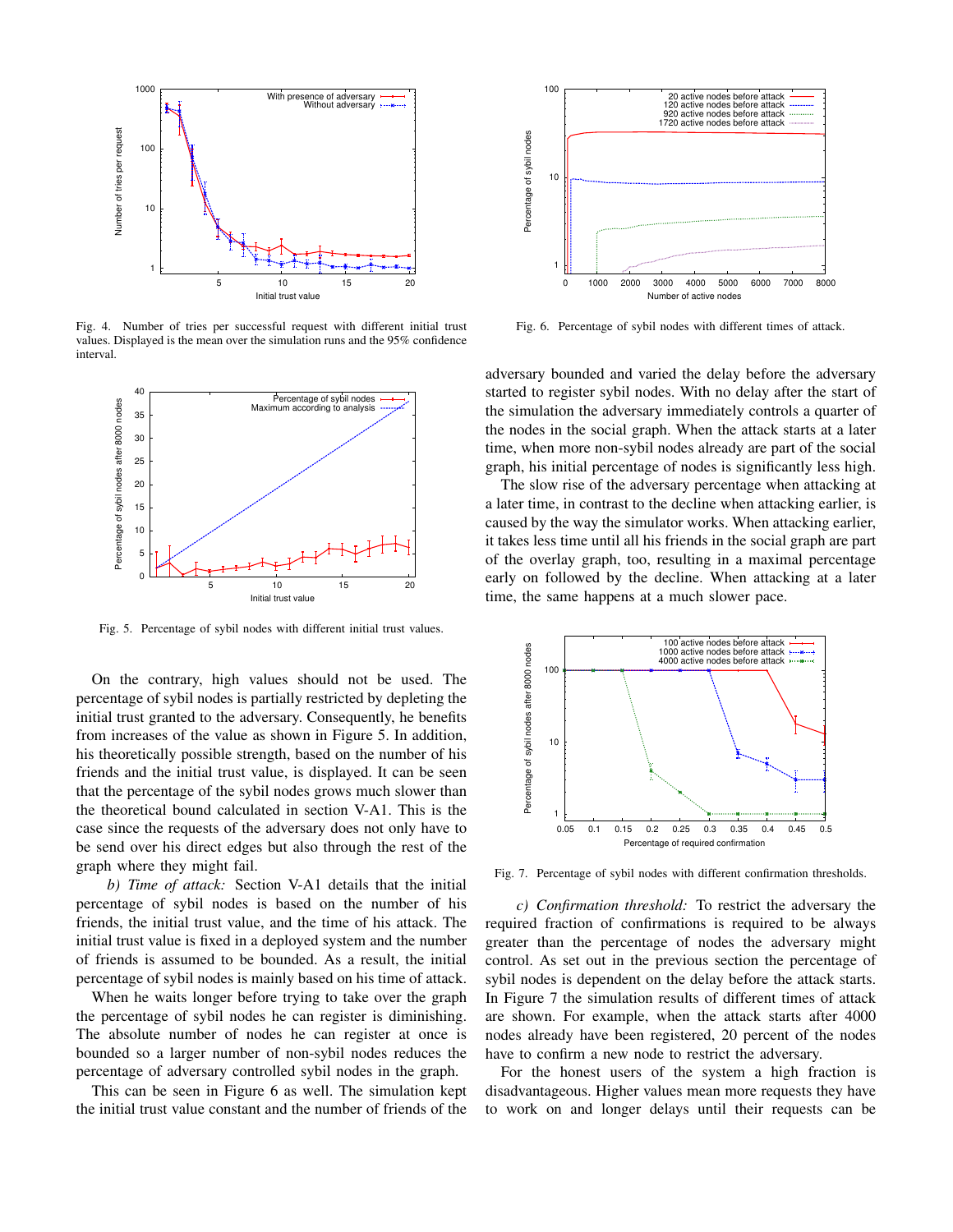finished. The latter is especially a problem when the graph becomes larger and more nodes have to confirm the requests.

*3) Simulations on different graphs:* To evaluate the influence of the social graph on the effectiveness of SybilHedge some simulations were run on different social graphs. The used graphs were:

- Facebook Wall Posts This is the default graph used for the simulations. It is an extract of the real social graph on Facebook representing publicly visible interactions between users.
- Facebook Friendships Another extract of the Facebook graph representing the friendship graph between users. Since many users register everyone as a "friend" it does not represent real-world friendship or mutual trust.
- Watts & Strogatz A graph generator based on the small world model of Watts and Strogatz [18]. It generates a graph similar to real social graphs.
- Torus Real social graphs contain communities of interconnected users with sparse cuts between the communities. This generator creates a completely regular graph without any structure, especially without the sparse cuts Sybil-Hedge assumes.

| Generator        | Friends | <b>Cluster Factor</b> |
|------------------|---------|-----------------------|
| FB Wall Posts    |         | 0.114948              |
| FB Friends       | 25      | 0.221807              |
| Watts & Strogatz |         | 0.081832              |
| <b>Torus</b>     |         | 0.428571              |

Fig. 8. Properties of the tested graphs. The values are averages over multiple nodes and simulation runs.

Some properties of the graphs are displayed in Figure 8. The row titled "Friends" lists the average number of contacts a node in the respective graph has. The cluster factor is calculated by measuring how many friends of a node are connected directly. High values indicate a highly connected graph and thereby a graph with only one community.



Fig. 9. Required numbers of tries with different initial trust values and graphs. The torus-graph starts with 3 since requests with lower values fail.

The simulation results are displayed in Figure 9 and Figure 10. Nodes in the Facebook friendships graph have more



Fig. 10. Percentage of sybil nodes with different initial trust values and on different graphs.

friends on average and as expected require less tries per successful request. The adversary percentage increases since he can finish requests more easily as well. Similar the graph generated by the Watts and Strogatz generator requires more tries per successful request resulting in less registered sybil nodes. The increased number of tries is based on a lower cluster factor, indicating a higher number of smaller clusters. The trust values of the edges between the clusters are quickly depleted, blocking further requests.

The torus graph has a higher cluster factor since the graph is completely regular without any clusters. Nevertheless, a high number of tries is required per successful request. At the same time the adversary reaches a higher percentage of nodes as on the other graphs. A graph without communities allows low numbers of tries since a lot of path between the nodes exist. The same, however, is true for the adversary resulting in a lot of registered sybil nodes until parts of the graph are depleted, blocking the adversary and non-sybil nodes alike.

## *C. Conclusion*

The evaluation of SybilHedge has shown that the amount of requests send by the adversary is successfully bounded. At the same time, most honest users can be registered on their first request.

A performance issue of the proposed algorithm is a quite high effort to confirm a request. In most cases it is not known at which time an attack will begin, forcing the usage of a high confirmation threshold. To avoid this overhead, the required fraction can be reduced when enough nodes are part of the overlay network.

## VI. PERFORMANCE AND PRACTICABILITY

The main design goal behind SybilHedge is to offer protection against sybil attacks without relying on centrallycontrolled system components. In order to achieve practical adoption of the approach, however, several performancerelated concerns must be investigated. This section discusses such concerns and proposes adaptations towards a complete identity registration system.